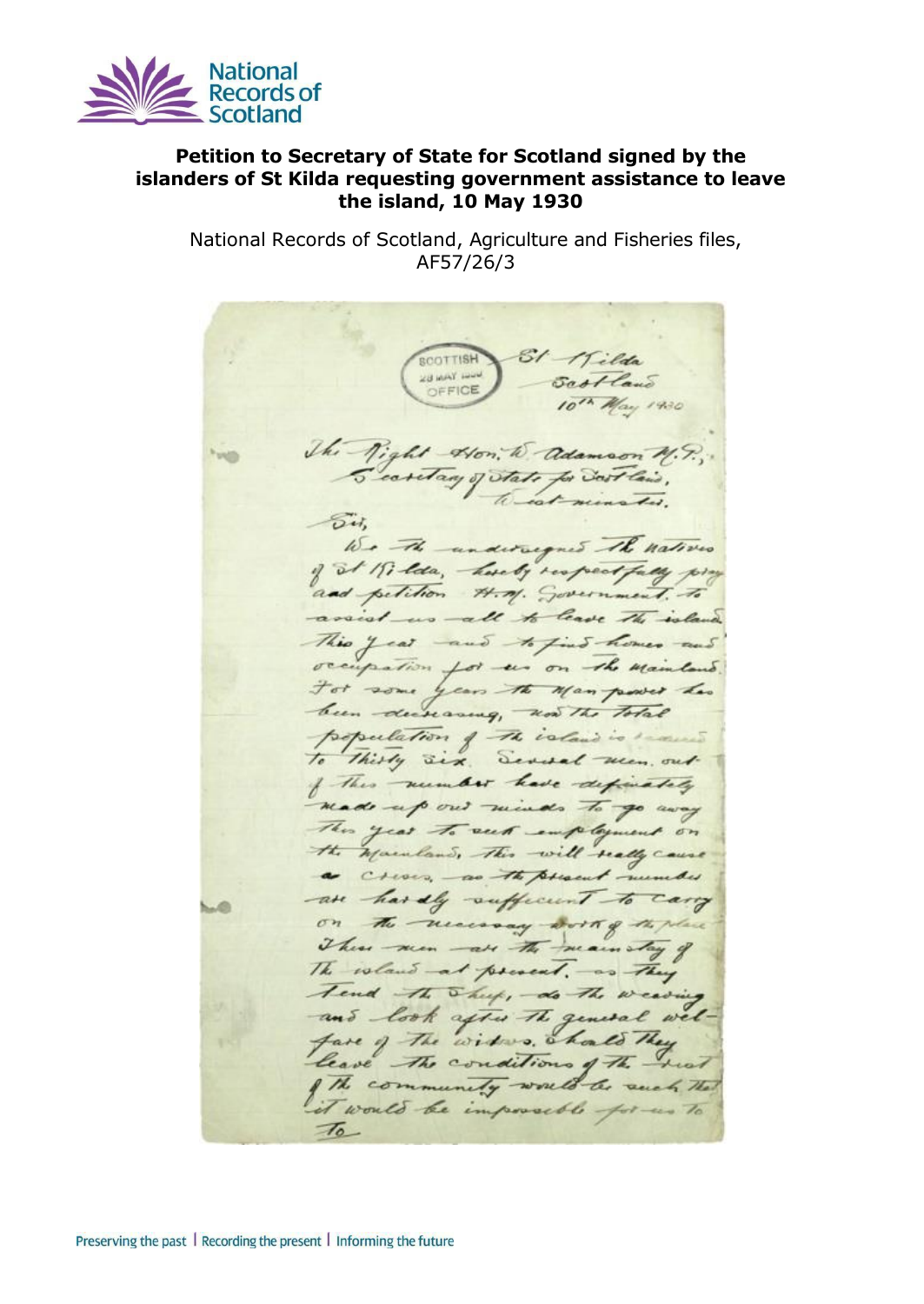

## [Date Stamp: Scottish Office 29 May 1930]

St Kilda **Scotland** 10 May 1930

The Right Hon. W. Adamson M.P., Secretary of State for Scotland, Westminster,

Sir,

We the undersigned the natives of St Kilda, hereby respectfully pray and petition H.M. Government to assist us all to leave the island this year and to find homes and occupation for us on the mainland. For some years the man power has been decreasing, now the total population of the island is reduced to thirty six. Several men out of this number have definitely made up our minds to go away this year to such employment on the mainland. This will really cause a crisis as the present number are hardly sufficient to carry on the necessary work of the place These men are the mainstay of the island at present, as they tend the sheep, do the weaving and look after the general welfare of the widows. Should they leave the conditions of the rest of the community would be such that it would be impossible for us to /to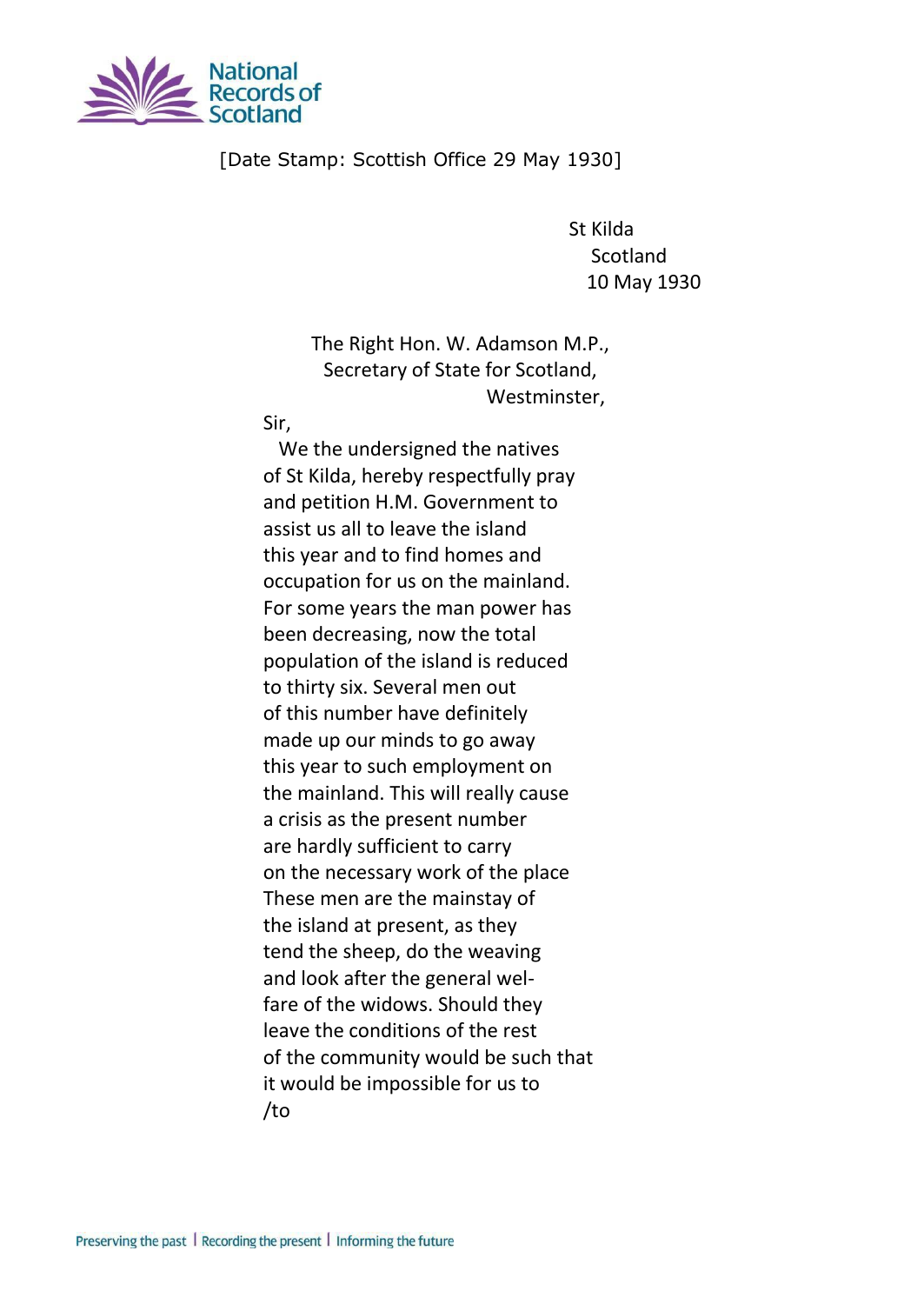

 $2$ remain on the coland another Winter. The reason why assistance is necessary is, that for many years Saint-Milda has not been sely supporting, and with us facilities to detter our partition, we are there fore without the means to pay for the costs of semoving ourselve and furniture elsewhere. sett les together - an a seperate we wald collectively be very grate. ful of assistance, and Transfer would be a better opportunity of securing our livlihood.  $10 - a$  Dit. Your Respectfully, Lachlan Me Donald not Finlay Machinnon hot - Donald & Mckinnon her norman m' linnon Sen hor Mortes Mi Kennon Jun 141 Finlay stark machines no 2 Lonald julied hold<br>Europ Ma Donald hold  $-$  holl  $\ell$ W/m Chacevalle hor fiel Ferguson fin hos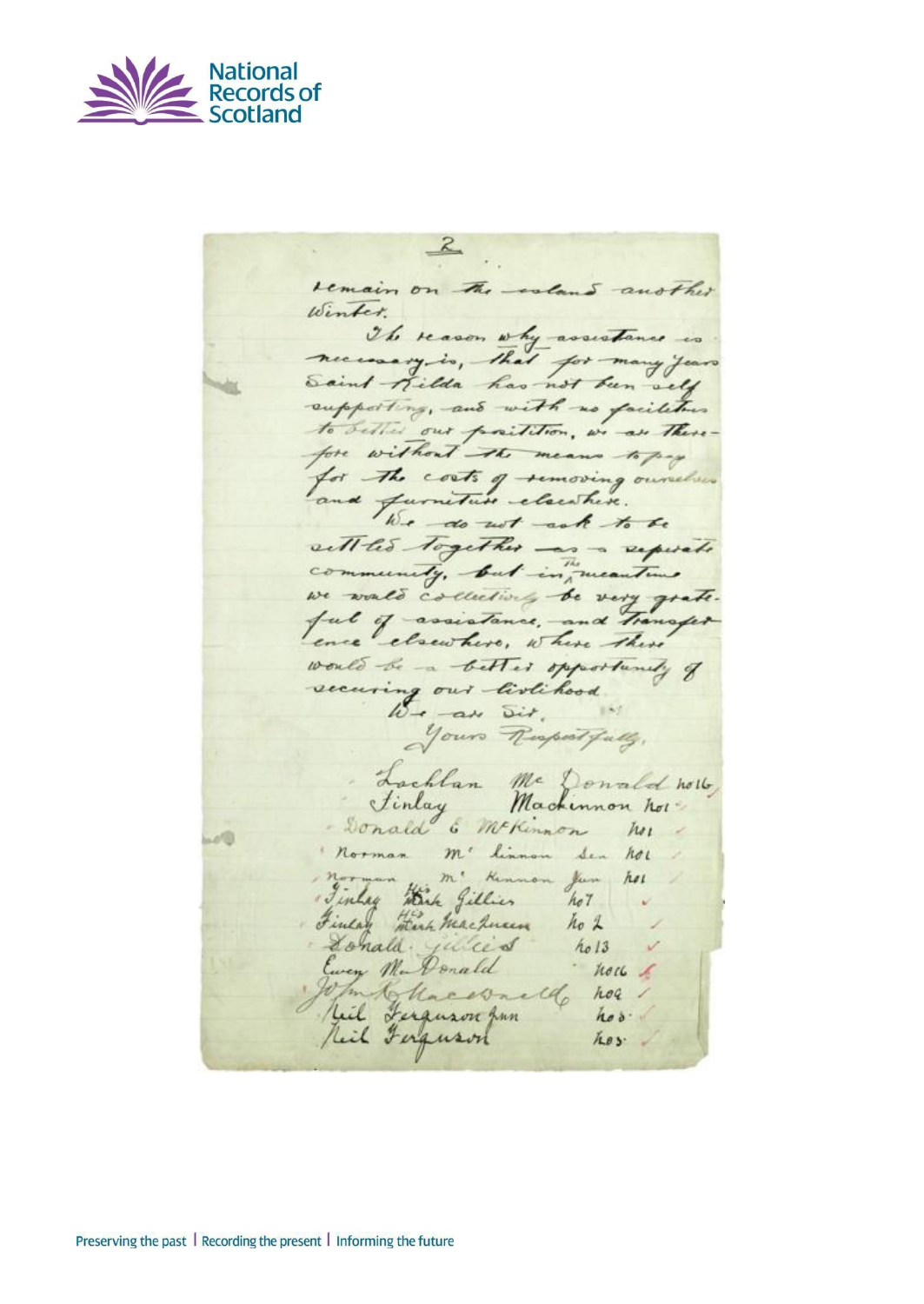

remain on the island another winter.

The reason why assistance is necessary is, that for many years Saint Kilda has not been self supporting, and with no facilities to better our position, we are therefore without the means to pay for the costs of removing ourselves and furniture elsewhere.

We do not ask to be settled together as a separate community, but in the meantime we would collectively be very grateful of assistance, and transference elsewhere, where there would be a better opportunity of securing our livelihood.

We are Sir

Yours Respectfully,

| Lachlan McDonald               | no16            |  |
|--------------------------------|-----------------|--|
| <b>Finlay Mackinnon</b>        | no 1            |  |
| Donald E McKinnon              | no <sub>1</sub> |  |
| Norman McKinnon Sen            | no 1            |  |
| Norman McKinnon Jun            | no <sub>1</sub> |  |
| <b>Finlay His mark Gillies</b> | no 7            |  |
| Finaly His mark MacQueen no 2  |                 |  |
| <b>Donald Gillies</b>          | no 13           |  |
| <b>Ewen McDonald</b>           | no 16           |  |
| John R MacDonald               | no 9            |  |
| Neil Ferguson Jun              | no 8            |  |
| Neil Ferguson                  | no 5            |  |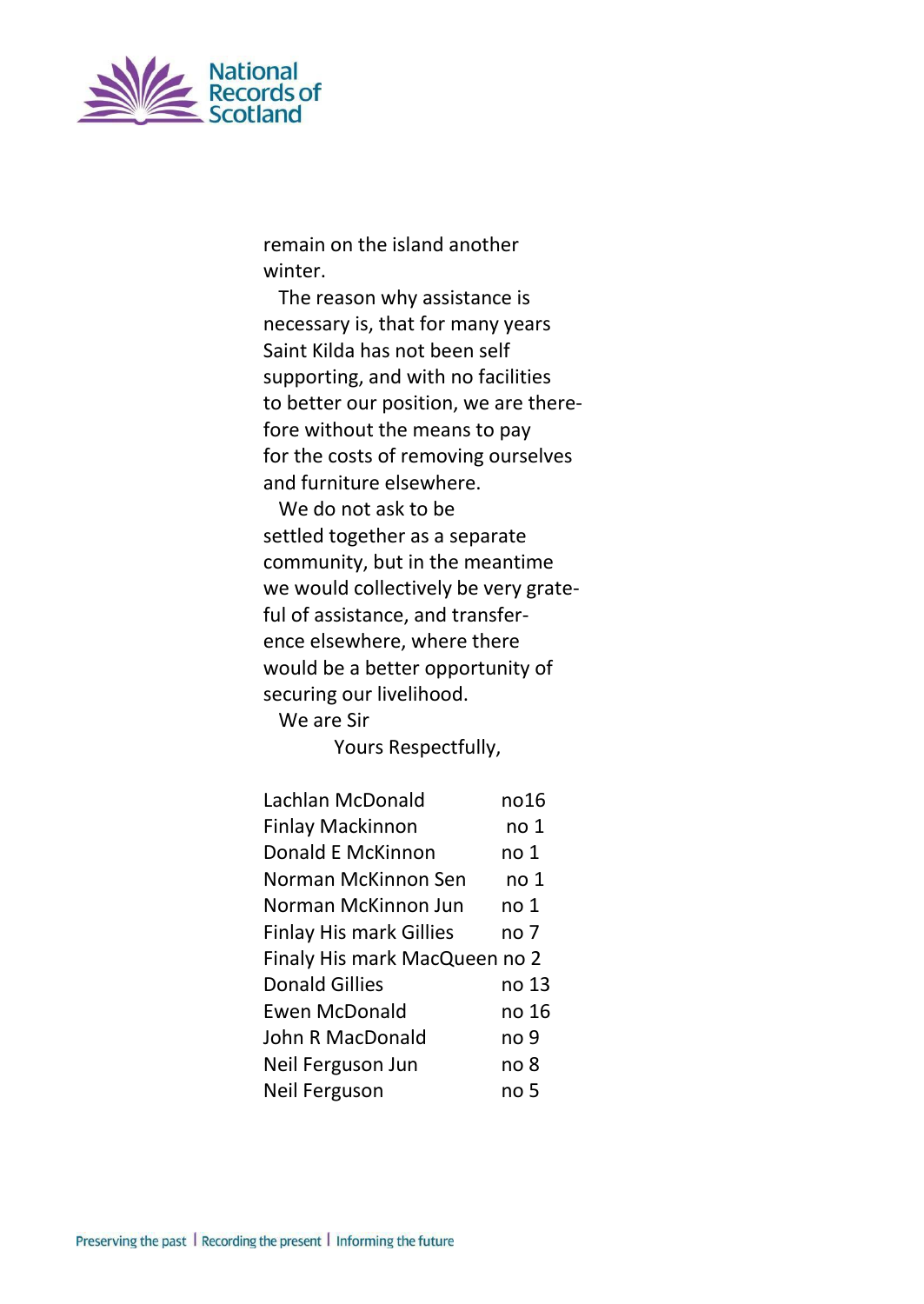

Were Christina McJuce no 11 / Wed Anniel Gillier sen no 18 !! Mrs Rachel MarDonald 161 mr Wid n Gillies no 7 / Mr Wid Ewen Gillies Nº 12) De The understand Testify that Signed Missioner)  $A = 57/26$  Them A)